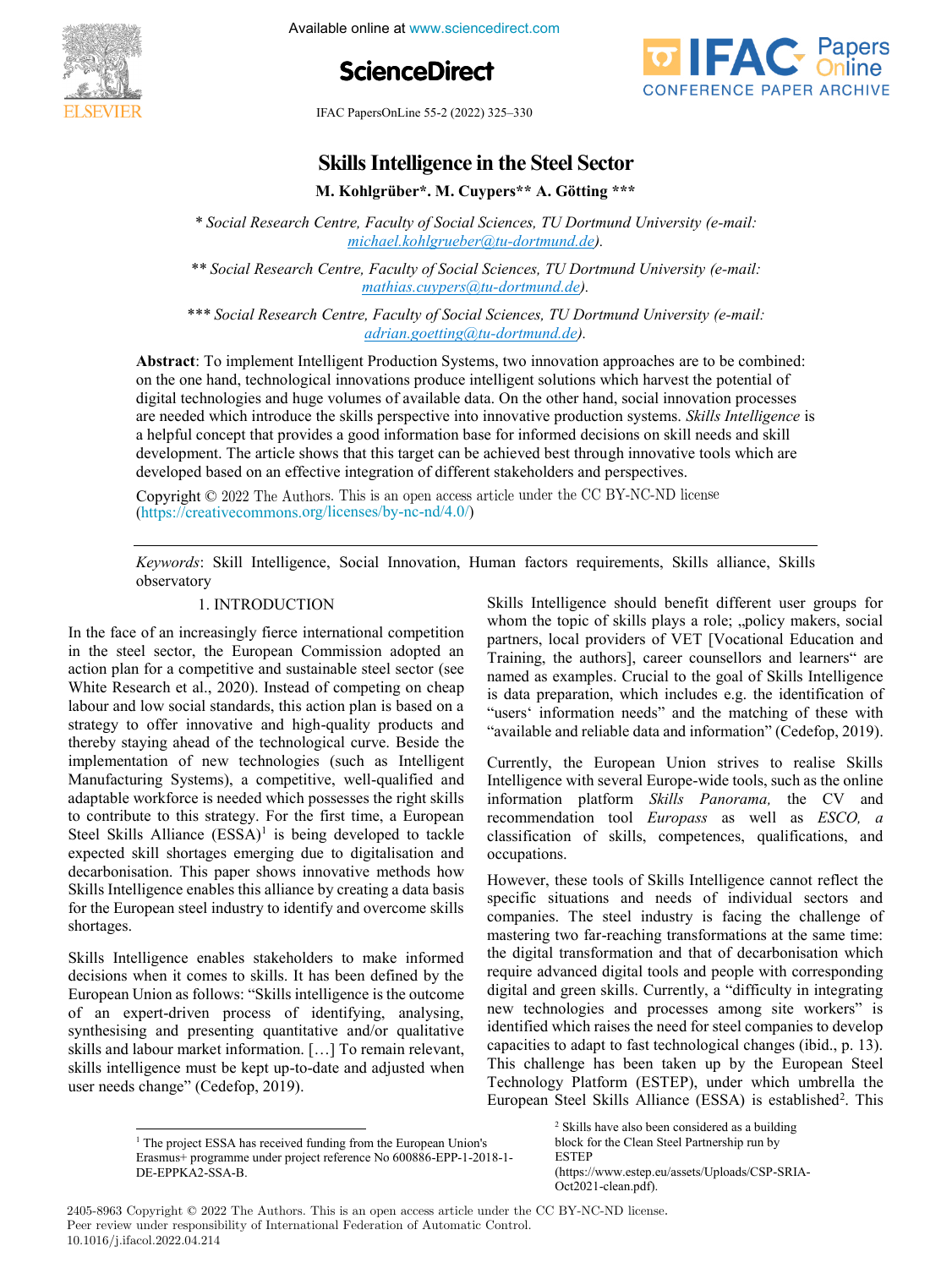EU-funded project has developed a blueprint to identify and meet skill needs of the steel sector. It is a collaborative approach integrating the knowledge and perspectives of all relevant stakeholders in the steel sectors: companies, research institutions, associations, trade unions, and training providers.

In this article, we will outline innovative methods to implement Skills Intelligence for the steel industry. This includes the development of a skills framework and first analysis of data on skill demand in the steel sector (s. *Section*  2). *Section 3* will present methods how to develop steelspecific Skills Intelligence by implementing innovative approaches such as a Skills Foresight and Observatory and an Online Training Ecosystem.

#### 2. SKILLS INTELLIGENCE IN PRACTICE

In this section, we present two important aspects of Skills Intelligence: The definition of a framework to be able to collect information as well as, underpinned by several findings from the  $BEYOND$  4.0<sup>3</sup> and the ESSA project, the relevance of skill information for different actors.

### *2.1 Defining a skills framework*

To provide data on skill demands and supply, a common understanding of skills categories is needed which is shared by all parties in a sector which are affected by changing skill requirements due to the ongoing digital and sustainable transformation. Based on a systematic literature review and empirical fieldwork of the project BEYOND 4.0 it has become obvious that the digital transformation does not only require improved digital skills, but also non-digital skills, such as methodological (e.g. problem-solving), social (e.g. communication/collaboration) and personal skills (required personal traits, e.g. adaptability to technological changes). Also, a combination of professional and digital skills is needed to reflect the integration of the physical and virtual world of steel producing as the core of the Industry 4.0 concept. These findings have led to a framework of skill categories including digital, non-digital (personal, social, methodological), and professional skills.

Within the ESSA project, a similar skills categorisation was developed (see Bayón et al., 2021, pp. 50). Compared to the Beyond 4.0 classification, green skills as well as physical and manual skills are included as specific skill categories due to their importance for the steel industry. The further broad skill categories were digital, social, methodological, and individual-personal skills, while a couple of subordinated skills were also included. This skill categorisation served as framework and was used to assign skill demands and supply due to digitalisation and decarbonisation.

### *2.2 Collection and usage of skill demand data*

In the two EU-funded projects BEYOND 4.0 and ESSA, the demand for skills in the steel industry was analysed based on quantitative and qualitative data which are presented here along the categories of the skills framework.

Within the BEYOND 4.0 project, an analysis of regional ecosystems was carried out. Based on interviews with company representatives and stakeholders, the skill demand in the steel ecosystem in the western Ruhr Valley (Germany) was explored. This results in policy recommendations to enable informed decisions how to increase responsiveness of Initial and Continuous Vocational Education and Training (IVET and CVET) to the challenges of the digital transformation.

In the ESSA project, a questionnaire-based survey, conducted from November 2020 to January 2021, quantifies the skill demand in the above-mentioned categories (see Bayón et al., 2021, pp. 9–19 for detailed results and more conceptual information). Mainly company representatives were asked about current and future skill demands within nine different occupations which are particularly important for the industry from a European perspective. The survey also served as a precheck for a skills observatory (s. below) in the European steel sector, which is currently under development. The survey results mainly address policy makers and steel associations to inform them about the status quo in the sector and generate a basis for them to formulate needs regarding education and training offers by VET and training providers.

A quite generous finding in the survey was that participants clearly tend to assess the future skill demands higher as the current skill demands. The general diagnosis of an increase<sup>4</sup> of needed skills also varies across the different skill categories: The biggest increase in skill demand was detected for green skills  $(+ 0.7 \text{ points}^5)$ , digital skills  $(+ 0.6 \text{ points})$ , and social skills (+ 0.5 points). At the same time, the most important category of skill overall will be (as in the present) personal skills with 2.7 points (Bayón et al., 2021, p. 16).

According to interview results from the BEYOND 4.0 project, experts from a steel company in the Ruhr Area also emphasised the importance of *personal skills* as well as *methodological skills*. The reason repeatedly cited by the experts interviewed was the speed at which changes occur in the course of digitalisation. Employees in the steel sector have to deal with new digital tools in relatively short intervals, so that further education and ongoing training on new technologies are of great importance, especially at middle and higher qualification levels. Therefore, employees are more than ever required to develop methods that enable lifelong learning (expert intermediary, 10\_12\_2020): "We notice in the entire labour market that changes that used to happen within 15 years now happen within months" (ibid.). Accordingly, the methodological learning skills essential for lifelong learning

l

<sup>&</sup>lt;sup>3</sup> The project BEYOND 4.0 has received funding from the European Union's Horizon 2020 research and innovation programme under grant agreement No 8222296. It analyses impact of the new technologies on the future of jobs, business models and welfare.

<sup>4</sup> Increase means that within a job profile assessment the future relevance of a skill was assessed higher than the current relevance of the skill. The terms "no change" and "decrease" are analogous to this.

<sup>&</sup>lt;sup>5</sup> On a scale reaching from 0 to 4, metrical interpretation of a verbalised scale (0: Novice, 1: Awareness/Basic Actor, 2: Practitioner, 3: Expert, 4: Master).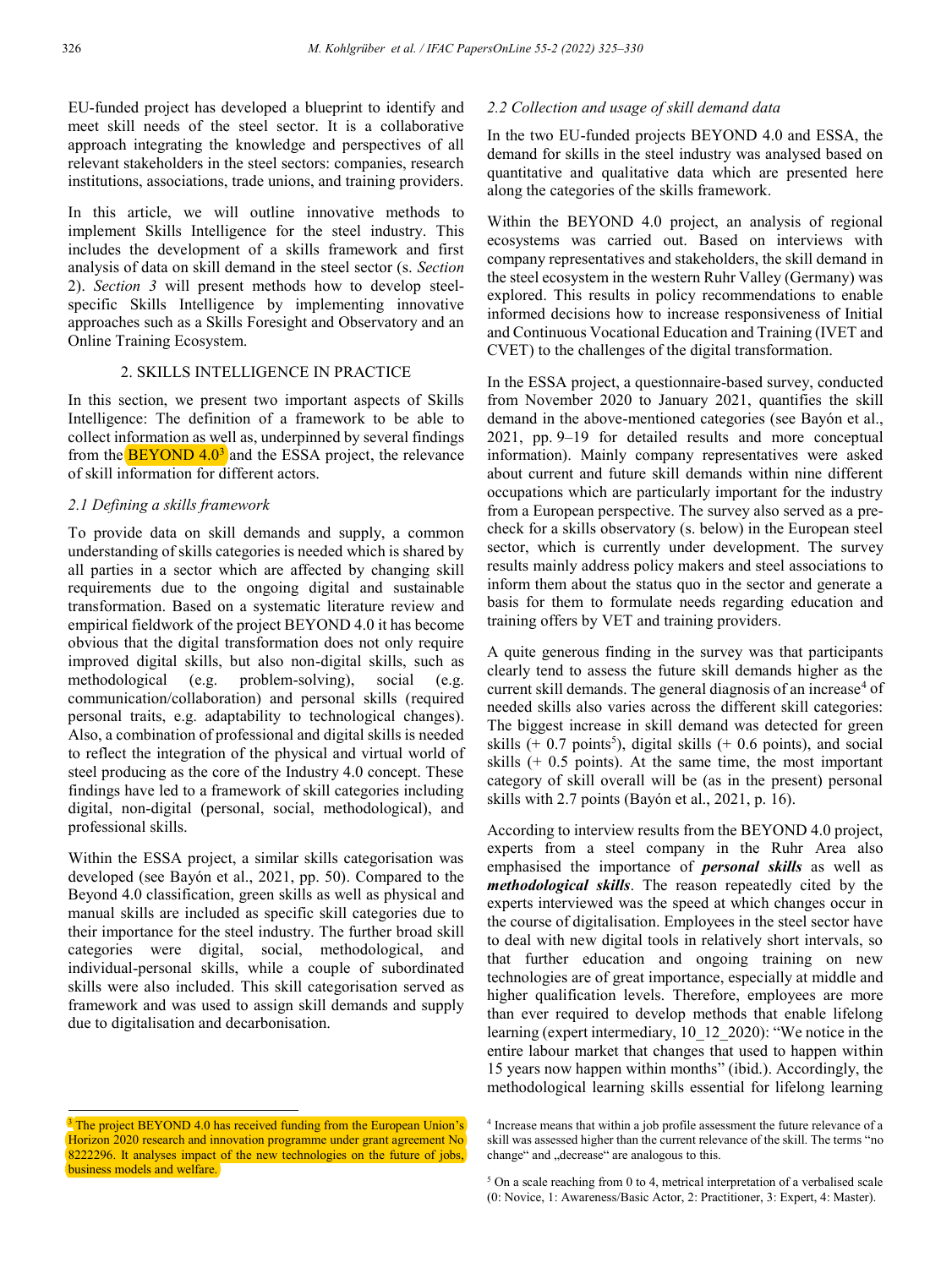are becoming more important, especially in the course of the digital transformation.

The high importance of lifelong learning in the steel sector is favoured by the fact that the leading companies in the steel ecosystem are characterised by low staff turnover. Accordingly, employees, even in the low-skilled sector, have a high retention rate in steel-producing and steel-processing companies, which in turn has a positive effect on the willingness of companies to provide further training: "We are a company that has almost no fluctuation, which is good on the one hand because we have an infinite amount of time to develop our people. That means that when we hire people, it's sometimes not a question of what they can do, but what they are capable of learning" (expert company, 15\_12\_2020).

In many cases, further education is taking place in-house, also against the background of digitalisation, so that the demands for potential applicants are initially manageable. In this context, *elementary methodological skills*, which are mainly referred to as basic skills, including literacy and numeracy, are considered essential for the acquisition of digital skills and the use of digital technologies (expert intermediary, 10\_12\_2020). This is useful information for recruiters of steel companies as methodological and personal skills have become elementary requirements to applicants for job vacancies.

The above-mentioned conditions increase also the demands for *personal skills* such as adaptability to changes, which are ultimately also considered essential for successful lifelong learning by the experts surveyed in the steel sector. In this context, it is observed that learning skills are more likely to be present in employees who have completed a degree or training and, accordingly, familiarisation with new systems and structures is easier at these levels: "The higher my skills are, and also my human capital, the higher the possibilities are to prepare myself for other things and to be retrained" (expert intermediary, 10\_12\_2020).

These insights are underpinned by findings from the ESSA survey. Thereby, the most important non-digital skills both in terms of increase and overall demand in the future will be *adaptability and continuous learning* as well as *teaching and training others*. The same is true for the skill *adapt to change* which is one of the most important and increasing personal skills: In 97 percent of the assessments a future need of at least practitioner level skills was predicted and nearly two out of three profile assessments included an increase of this skill in the future. In the methodological skills, there was again a more or less constant increase in all sub-categories. Overall, basic numeracy and process analysis will be the most important methodological skills in the future.

At the same time, the digital transformation means that *social skills* are also becoming more important. For example, leading steel companies in the region often work on topics related to digitalisation in interdisciplinary teams (expert company, 15\_12\_2020). This exchange between different professional groups has increased the demands on teamwork. These skills enable decisions of recruiters formulating requirements to applicants. It is also relevant for (internal and external) training providers that trainings should also address social skills.

Regarding *green skills*, both the increase and overall relevance of the skills are similar, with Energy Efficiency and Environmental awareness being the most demanded in the future (around 60 percent of the employees will require at least expert level skills here).

In the course of the digital transformation, the need for *digital skills* is naturally also increasing. However, the findings show that digital skills are of varying importance at different qualification levels. Highly qualified employees in particular are often required to have in-depth digital skills, while at the level of low-skilled employees, particular attention is paid to the user-friendliness of digital technologies (expert intermediary, 01\_09\_2020; expert research, 27\_04\_2020). Basically, however, experts in the steel sector confirm that *basic digital skills* are becoming increasingly important at all levels. In addition, it is also possible to speak of moderate digital skills, which play a role primarily in administrative activities and office jobs in the medium-skilled sector (expert company, 15\_12\_2020). In over the half of the job profile assessments it is stated that expert or master level skills in *basic digital skills* will be needed for this job, whereas other skills will be more needed on a practitioner level (*cybersecurity, use of complex digital communication tools, advanced IT*).

Job profiles with an overall low skill level tend to be more oriented towards *technical skills*, whereas technical skills play a subordinated role for the job profiles with a high level of needed skills (Bayón et al., 2021, p. 18). This clear distinction no longer exists for the other skills, which are altogether more transversal and equally necessary in the job profiles, even though there are some skill categories which seem to play a distinct role within single job profiles (e.g. social skills for the metallurgical manager and digital skills for the industrial electrician) (Bayón et al., 2021, p. 18).

## 3. PREPARING AND PRESENTING SKILLS INTELLIGENCE IN THE ESSA PROJECT

The information relevant to different target groups, also has to be specifically communicated to them. In this section it will be addressed, how in the ESSA project relevant steps – the survey, compilation and communication of information – are considered in an integrated manner. Possible target groups are already integrated in the creation of various tools: Companies, training providers and business associations, research institutions and trade unions are part of the ESSA consortium. Out of their interaction different tools are developed and geared to different perspectives and target groups. In addition to this, also other relevant actors are taken into consideration, for example the European Union as the funder of the project as well as Vocational Education and Training (VET) institutions are considered as well.

Skills Intelligence is better achieved by integrating many different actors, as the individual tools gain better points of connection – a common information base is created for these stakeholders. The positive correlation between the emergence of innovation and the involvement of actors and perspectives is also confirmed in the literature, for example by concepts originating from the *Triple Helix* model (for a recent literature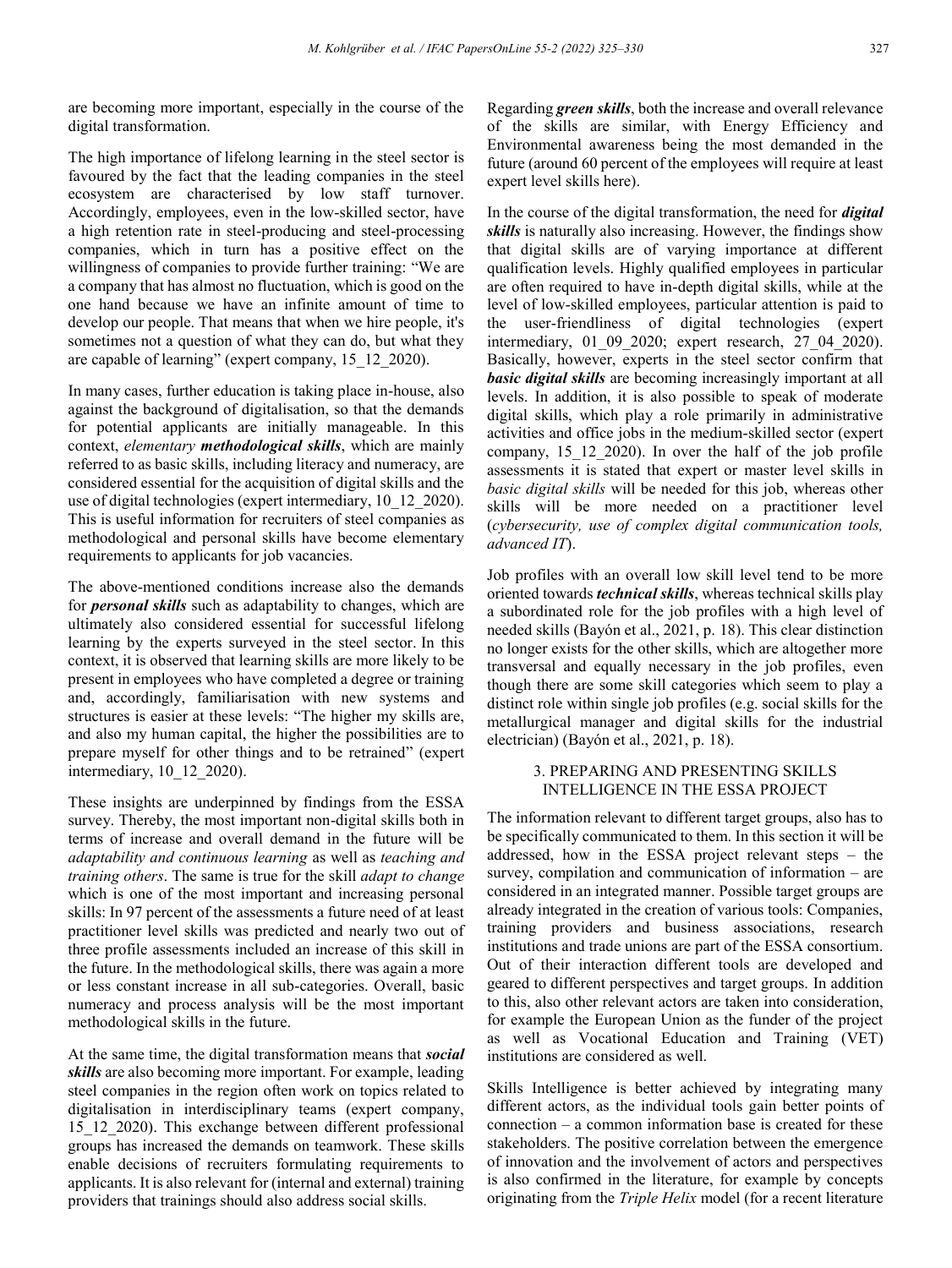review on this topic see Galvao et al., 2019): These approaches originating in the 1990s examine the contribution the cooperation of different actors can have on economic innovations and growth. Initially centred on synergies between universities, governments, and industry (*Triple Helix*), more recent works also integrated other actors (e.g. from civil society) and contexts (e.g. smart cities, the environment, (business) ecosystem) into their models, which then were called *Quadruple* or *Quintuple Helix* (ibid.).

In the following, tools and concepts of Skills Intelligence, that are currently being developed and partly deployed as a part of the ESSA project will be outlined. In each case, we will explain which users are addressed by tools and how the data is created respectively, selected and presented to facilitate the decisions of these actors

# **Table 1: Tools of the ESSA project and connection to Skills Intelligence.**

|                                                                           | Providing skills-related data to stakeholders                                          |                                                                           |                                                                     |
|---------------------------------------------------------------------------|----------------------------------------------------------------------------------------|---------------------------------------------------------------------------|---------------------------------------------------------------------|
| <b>Skills Intelligence</b><br><b>Characteristics</b><br><b>ESSA Tools</b> | <b>Target Group</b>                                                                    | Data preparation via                                                      | Data presentation via                                               |
| <b>ESSA Foresight Panel</b>                                               | The public, esp. scientists,<br>industry representatives and<br>political stakeholders | Delphi methodology<br>(Online survey and panel)<br>discussion)            | Diverse channels (reports,<br>online training ecosystem<br>$etc.$ ) |
| <b>ESSA Assessment Tool</b>                                               | Companies (internal)                                                                   | Self-declaration in<br>questionnaire                                      | Compact, classifying<br>presentation of the results                 |
| <b>ESSA Online Training</b><br><b>Ecosystem</b>                           | Demanders and suppliers of<br>training                                                 | Collection of training<br>materials, connections to<br>diverse frameworks | Online platform                                                     |
| <b>ESSA Sector Skills Matrix</b>                                          | VET institutions, sector<br>associations, political<br>stakeholders                    | Case studies                                                              | <b>Deliverables</b>                                                 |

### *3.1 ESSA Foresight Panel & Observatory*

The ESSA Foresight Panel and Observatory aims to make skill demand visible at the European steel sector level and therefore works on a very fundamental level. As a rough directional indicator, it is not a final decision-making aid, but rather helps to calibrate larger-scale strategies of political stakeholders and sector associations. The panel's data will make it possible to draw a uniform picture of the industry's situation at European level.

The tool combines a survey among company representatives with a discussion of experts for skills in the steel sector (see Schröder et al., 2020, pp. 62–64). Currently, a first wave of the tool is being prepared for 2022, but a preliminary version of the questionnaire part was already tested in 2020 and 2021, and the results have been presented in *Section 2.2*. The aim of the panel is to record technological developments and future and current skills requirements on a European sectoral level regularly, i.e. approximately every two years. The approach is based on a modification of the Delphi approach, which is a social science method focusing on condensing expert knowledge into predictions of the future via group communication processes (Häder & Häder, 2014, p. 587).

A two-stage research design is being applied: First, the survey will be conducted online in several languages. The central results will then be the basis for a panel discussion of experts, who will identify a holistic picture of the situation in the European industry. In this variant of the Delphi approach, two types of experts are included: on the one hand, the representatives of companies who are experts for the skills needs in their company, but who do not necessarily have an eye on the overall situation of the European steel industry. And then the experts in the panel, who will be more widely networked and have already gained an overview of the situation. This methodology corresponds to a bottom-up process in which assessments are collected from different perspectives and then cumulated in consensus-based forecasts.

#### *3.2 ESSA Assessment Template*

The ESSA Assessment Template (see Schröder et al., 2020, p. 42) is based on the questionnaire needed for the ESSA Foresight Panel & Observatory, but is optimised for company internal usage. Company representatives are helped to gain a better overview on the situation in their company and on the skills needed in the future and the present. For this purpose, the questionnaire will be shortened to a central part, with the help of which the current and future skill needs within occupations in the company can be assessed.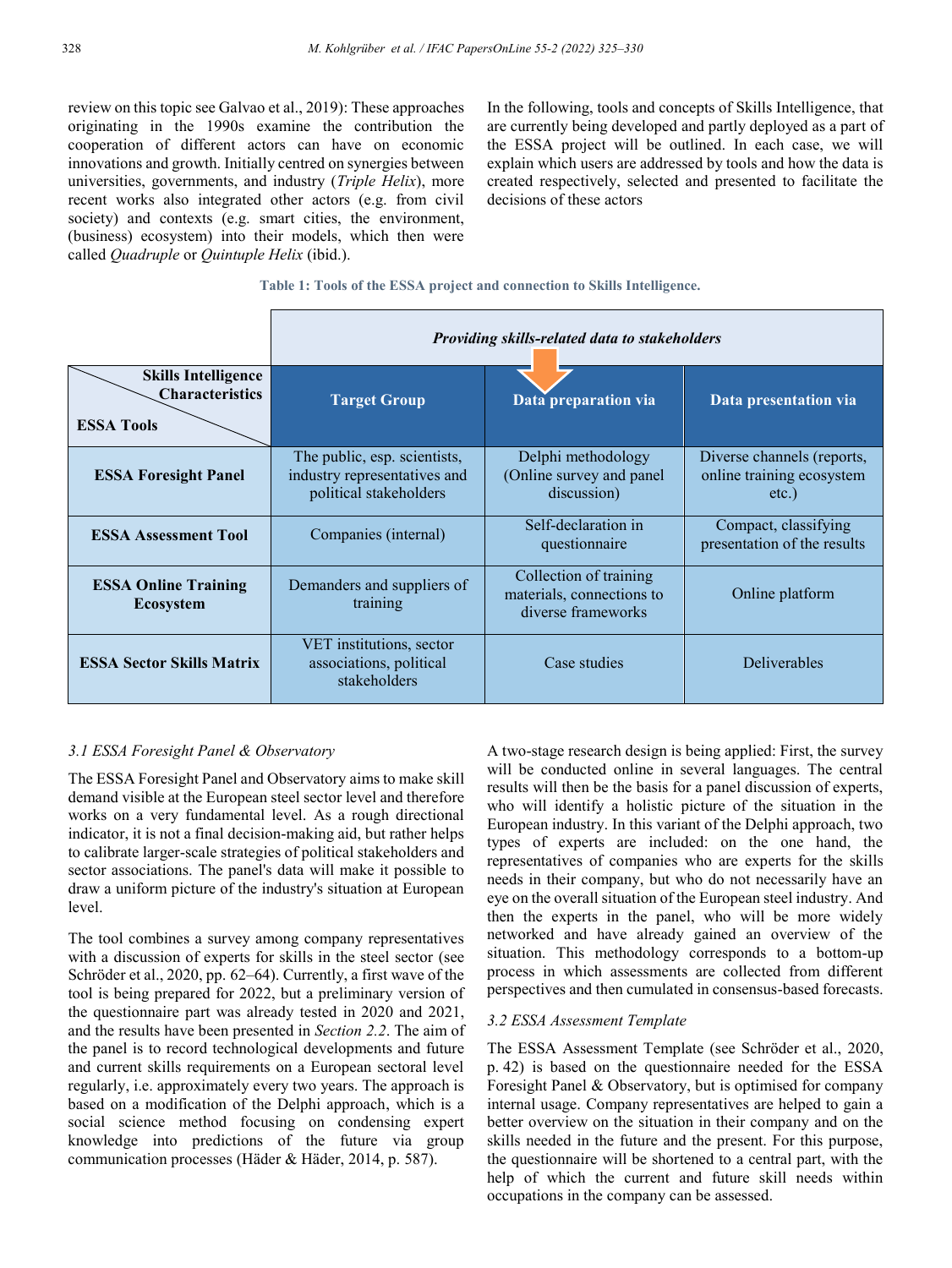By becoming aware of the current situation, room for action is opened up. The ESSA Assessment Tool will work as a guideline, for example for deciding which occupation will need the most attention regarding further education in the future and also the types of skills which are needed. Combined with the specified knowledge about the company, possible effects can be seen in the areas of further education and training programmes as well as recruiting of new staff.

## *3.3 ESSA Sector Skill Set Matrix*

The VET institutions are further relevant actors when it comes to Skill Intelligence in the steel sector. The skills and competences of young professionals are also dependent on the programmes national VET institutions offer. A steel industry that has defined a demand for skills in view of upcoming challenges – e.g. with the help of the tools presented in previous sections – will also have an interest in VET institutions that correspond to these needs. The ESSA Sector Skill Set Matrix provides transparency on the extent to which existing VET programmes connect to potentially needed transversal skills (Antonazzo et al., 2021, p. 7).

Five case studies in five countries (Germany, Poland, Italy, Spain and the UK) were conducted to capture this connection. It includes information on relevant IVET and CVET qualification programmes, the specific link between these qualification programmes and jobs relevant for the steel industry, learning outcomes concerning transversal skills, the "compatibility/ alignment with/ use of a range of European VET tools" as well as an assessment of the current and the future skill provision (Antonazzo et al., 2021, p. 7).

Three functions are defined for the usage of the matrix: First, it can be used as an information base on different occupational qualification programmes, in particular on the learning outcomes related to transversal skills; second it can be used to be connected to work of other ESSA tools; and thirdly, it allows to compare different occupational profiles within, but also between countries (Antonazzo et al., 2021, pp. 7–9).

The matrix is connected to other ESSA tools: It includes the transversal skill categories that are also used for the Foresight Panel & Observatory and the Assessment template (see Antonazzo et al., 2021, pp. 13–15), it also includes learning outcomes, which are the central point of connection for the ESSA Online training ecosystem.

#### *3.4 Online Training Ecosystem*

The ESSA online training ecosystem called steelHub<sup>6</sup>, is used to collect and provide various training resources relevant for the steel industry (see Bayón et al., 2021, pp. 36–45; Schröder et al., 2020, pp. 64–66). The goal of the platform is to facilitate the matching between the skill supply of available training materials and skill demands of steel companies. On the platform, both sides are linked via learning outcomes (Bayón et al., 2021, p. 36), which are defined as "the statements of what a learner knows, understands and is able to do on

completion of learning process" (European Parliament & European Council, 2008, p. 4).

On the demand side, relevant occupations which are affected by changes due to digitalisation and/or decarbonisation are defined by the project as well as companies. Identifying the tasks of these occupations and related skill demands, learning outcomes that are necessary to achieve the needed skills can be defined. On the supply side, training providers input training courses and their learning outcomes. This allows steel companies to identify those training courses which are needed to reduce skill gaps (see Bayón et al., 2021, pp. 36–39). Other stakeholders as for example "associations, […] other blueprints, VET systems, […] research and development organisations, individuals" (Bayón et al., 2021, p. 41) are also addressed by the platform. The training materials themselves are not developed in the course of the ESSA project; instead only the infrastructure for an exchange of these materials is established.

The key to a good link between skill demand and supply in the online training ecosystem is a good classification of training materials. This is especially enabled by linking them to existing frameworks, such as the *ESSA Foresight Panel & Observatory*, European tools as the *European Qualifications Framework (EQF)*, the *ESSA Skill Set Matrix,* and the *European Skills, Competences, Qualifications and Occupations* (ESCO). With this approach, a connection between a known demand for skills and the training resources can be created. Different perspectives are connected and more informed decisions are enabled. With regard to the multitude of actors and findings that are integrated, it can be seen as collection point to combine different types of information and actors (Schröder et al., 2020, p. 64).

#### *3.5 Regional skills ecosystems*

While education policies are created particularly at the national level, it is at the regional level that such skill strategies are adapted, facing specific dominant sectors, labour markets, qualification structures, educational infrastructures and regional innovation strategies. As skill shortages are more and more proving to become bottlenecks for the digital transformation, regional and sectoral innovation strategies are aligned with skill supply (potential) in the region. Against this background, Skills Intelligence is needed to unfold the full potential of regional skill ecosystems to support regional and entrepreneurial innovation strategies. The skills ecosystem approach assumes that networks of institutions and actors heavily shape and influence the development, supply, demand and deployment of skills in a given industry or region (cf. Anderson & Warhurst, 2012, p. 117).

For example, the steel sector in the Rhine-Ruhr region shows that a skills strategy, also in the form of a clear division of roles between the relevant companies and stakeholders, is needed to determine which actor can take on which tasks in the context of skill development and utilisation. This is facilitated by Skills Intelligence.

 <sup>6</sup> Which has been developed by steeluniversity, see

https://steeluniversity.org/support/steelhub/